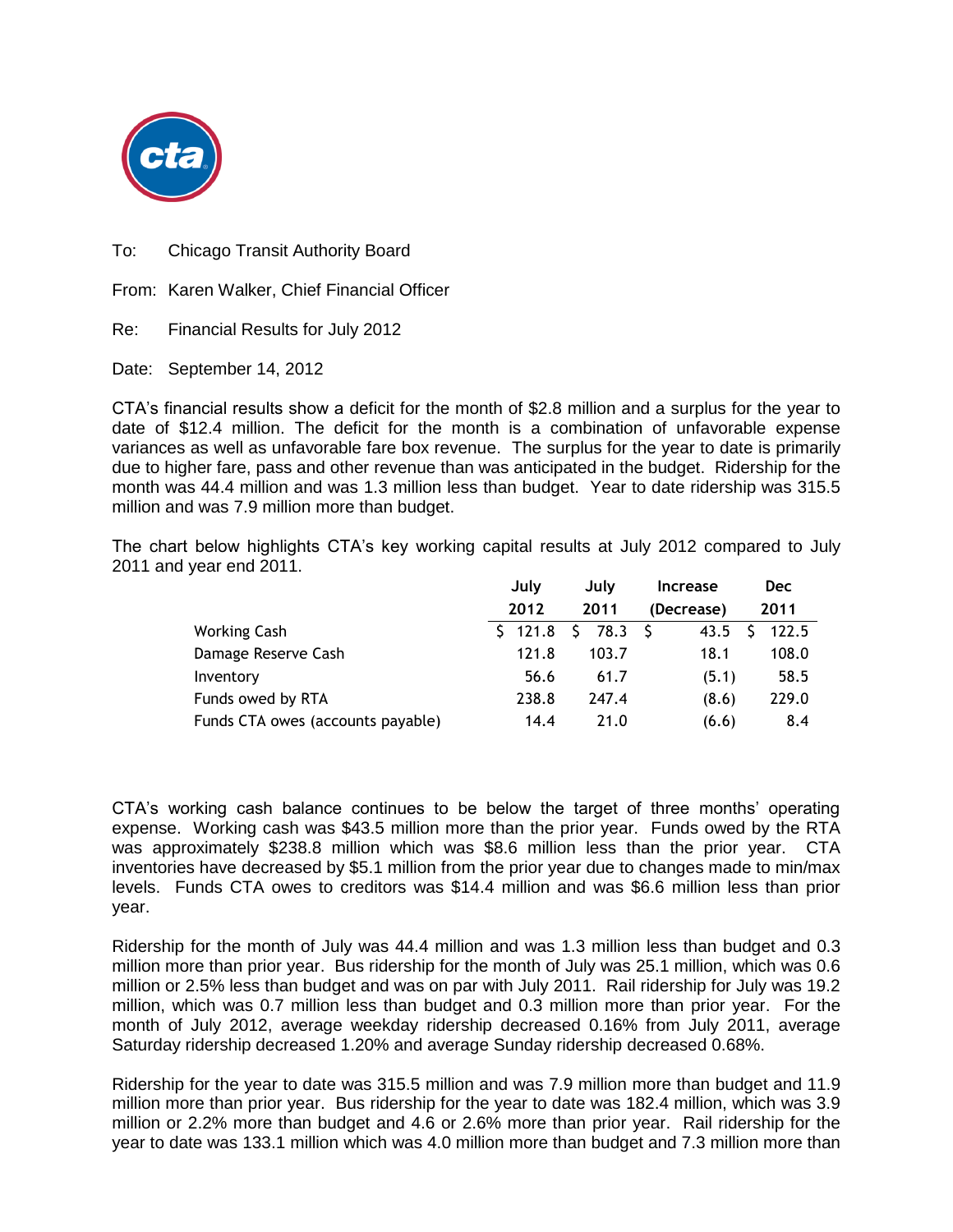2011. For the full year of 2012, average weekday ridership increased 3.12% from 2011, average Saturday ridership increased 3.94% and average Sunday ridership increased 4.92%.

Free rides totaled 5.7 million for the month and 38.9 million for the year. This was 0.6 million less than July 2011 and 4.1 million less for the year to date. Free rides for seniors went into effect on March 17, 2008. In September 2011, the free ride program for seniors was modified to subject the participants to a means test. Under the new program, seniors who do not qualify to ride free pay a reduced fare. The majority of free rides occurred on the bus system. Bus accounts for 4.7 million of the total free rides for the month while rail was 1.0 million.

Public Funding Required for Operations for the month and the year was \$49.0 million and \$372.0 million, respectively. Public Funding Required for Operations was unfavorable to budget for the month by \$2.8 million and was favorable to budget by \$12.4 million for the year.

Recovery Ratio, which measures the percentage of operating expenses CTA funds from internally generated revenues, was 64.71% for the month and 60.69% for the year. This was unfavorable to budget by 2.03 percentage points for the month and favorable by 2.25 percentage points for the year to date.

Operating Expenses for the month and year equaled \$104.4 million and \$743.5 million, respectively. For the month, operating expenses were \$1.5 million more than budget, due to unfavorable variances in almost all expense categories. For the year to date period, operating expenses were \$2.1 million unfavorable to budget primarily due to the other expense category.

Labor Expense was \$75.9 million for the month of July and was \$0.1 million more than budget. Labor expense for the year to date equaled \$536.3 million and was unfavorable to budget by \$0.4 million.

Material Expense was \$5.7 million for the month and was unfavorable to budget by \$0.3 million. Material expense for the year to date equaled \$41.7 million and was \$0.5 million over budget.

Fuel for Revenue Equipment was \$5.6 million for the month and was \$0.3 million more than budget for the month. Fuel expense was \$36.2 million for the year to date and was \$1.7 million less than budget. Year to date fuel expense was \$4.2 million more than the prior year due to price increases. The gross price paid per gallon for the month was \$3.11. The fuel swap increased the price by \$0.19 bringing the net cost per gallon to \$3.30 for the month of July.

Electric Power for Revenue Equipment was \$1.7 million for the month and \$13.7 million for the year. Power expense was \$0.2 million unfavorable to budget for the month and \$0.4 million favorable for the year to date.

Provision for Injuries and Damages Expense was \$1.4 million for the month and \$17.0 million for the year to date and was on par with budget.

Purchase of Security Services was \$3.1 million for the month and was on par with budget. Year to date security expense was \$20.6 million and was \$0.9 million less than budget.

Other Expenses equaled \$11.0 million for the month and were \$0.6 million more than budget due to timing differences. Year to date other expense was \$78.0 million and was \$4.2 million more than budget due to higher expenses than anticipated in the budget associated with a noncapital security grant.